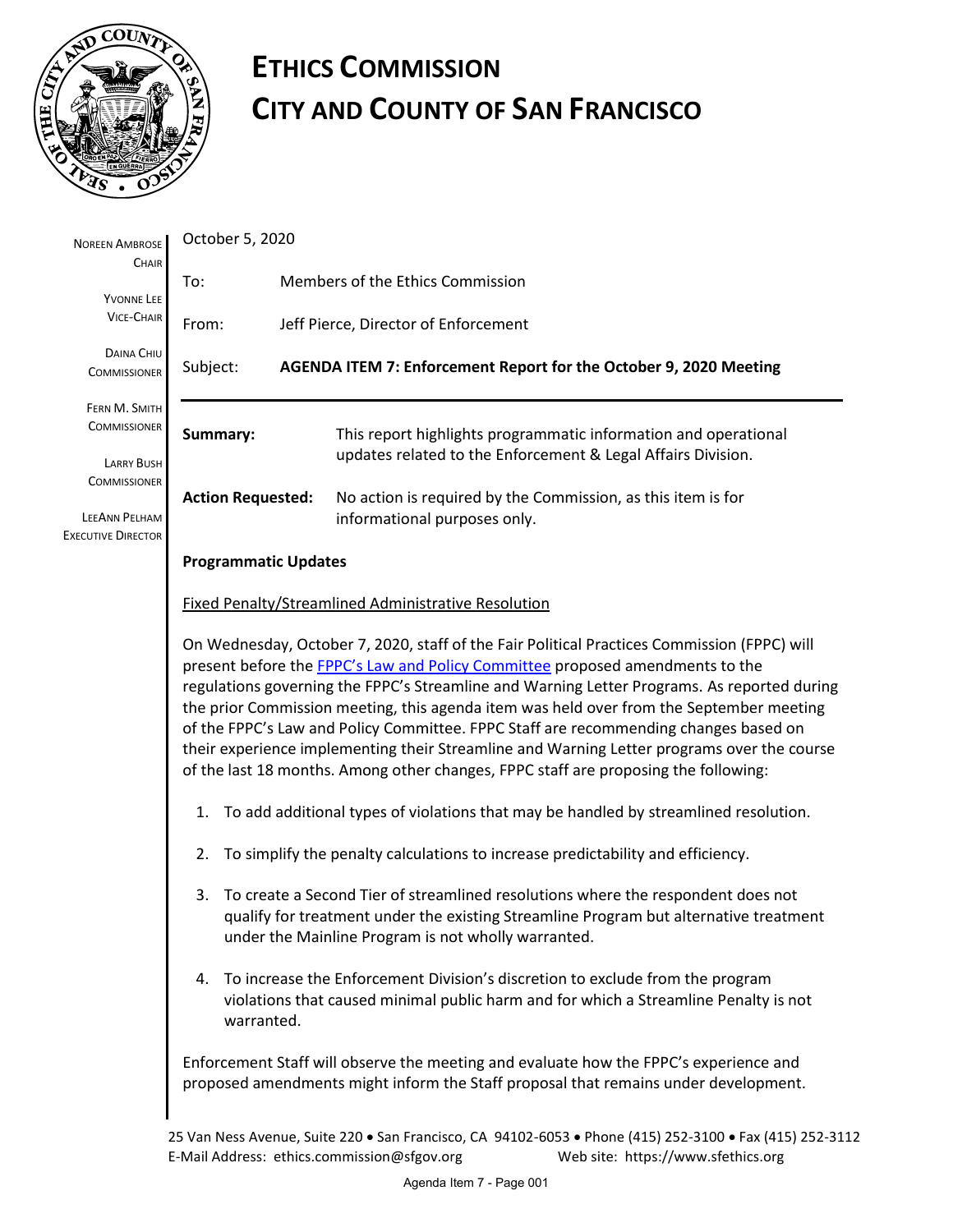## Docket Updates

The following tables compare the number and average age of the Commission's enforcement docket to the same figures as reported one month ago and one year ago:

| Month          | October 2019 | September 2020 | October 2020 |
|----------------|--------------|----------------|--------------|
| Number         | 53           | 46             | 36           |
| Avg. Age (mo.) | 6.3          | 9.2            | 10.3         |

*Table 1 – Number and Average Age of Matters in Preliminary Review*

| Table 2 - Number and Average Age of Matters in Open Investigation |  |  |
|-------------------------------------------------------------------|--|--|
|                                                                   |  |  |

| Month          | October 2019 | September 2020 | October 2020 |
|----------------|--------------|----------------|--------------|
| Number         | 90           | 65             | 66           |
| Avg. Age (mo.) | 16.9         | 20.8           | 20.4         |

Attachment 1 contains additional data on the type and age of matters under preliminary review. Attachment 2 contains additional data on open investigations.

## Investigative Holds

Under San Francisco Charter section C3.699-13(a), whenever the Commission has reason to believe that a law within its jurisdiction has been violated it must forward a complaint and any relevant information to the City Attorney and District Attorney for their review. The Enforcement Division's practice has been to forward the results of any preliminary investigation and analysis to those offices, along with the underlying complaint, if any. Since the Commission's last regular meeting, the Enforcement Division has referred two new matters to the City Attorney and District Attorney.

In January 2017, the Commission adopted the [Investigation Suspension and Parallel Proceedings Policy.](https://sfethics.org/enforcement/file-a-complaint/investigation-of-the-complaint/investigation-suspension-and-parallel-proceedings-policy) That Policy governs instances of overlapping jurisdiction. In relevant part, it provides that when the City Attorney or District Attorney requests that the Ethics Commission suspend administrative investigation, the Commission's Enforcement Division will place an investigative hold on a matter for a period of 90 days. After those 90 days, the Enforcement Division may move forward with its investigation "unless the Executive Director determines otherwise."

The following tables provide information about the status of any investigative matters for which either the City Attorney or District Attorney has indicated it will conduct a civil or criminal investigation.

| --- - -<br>Type               | <b>Ethics</b> |  |  |
|-------------------------------|---------------|--|--|
| Length of Hold                | 22 months     |  |  |
| <b>Statute of Limitations</b> | October 2022  |  |  |

|  |  |  |  |  | Table 3 – City Attorney Investigative Holds |  |
|--|--|--|--|--|---------------------------------------------|--|
|--|--|--|--|--|---------------------------------------------|--|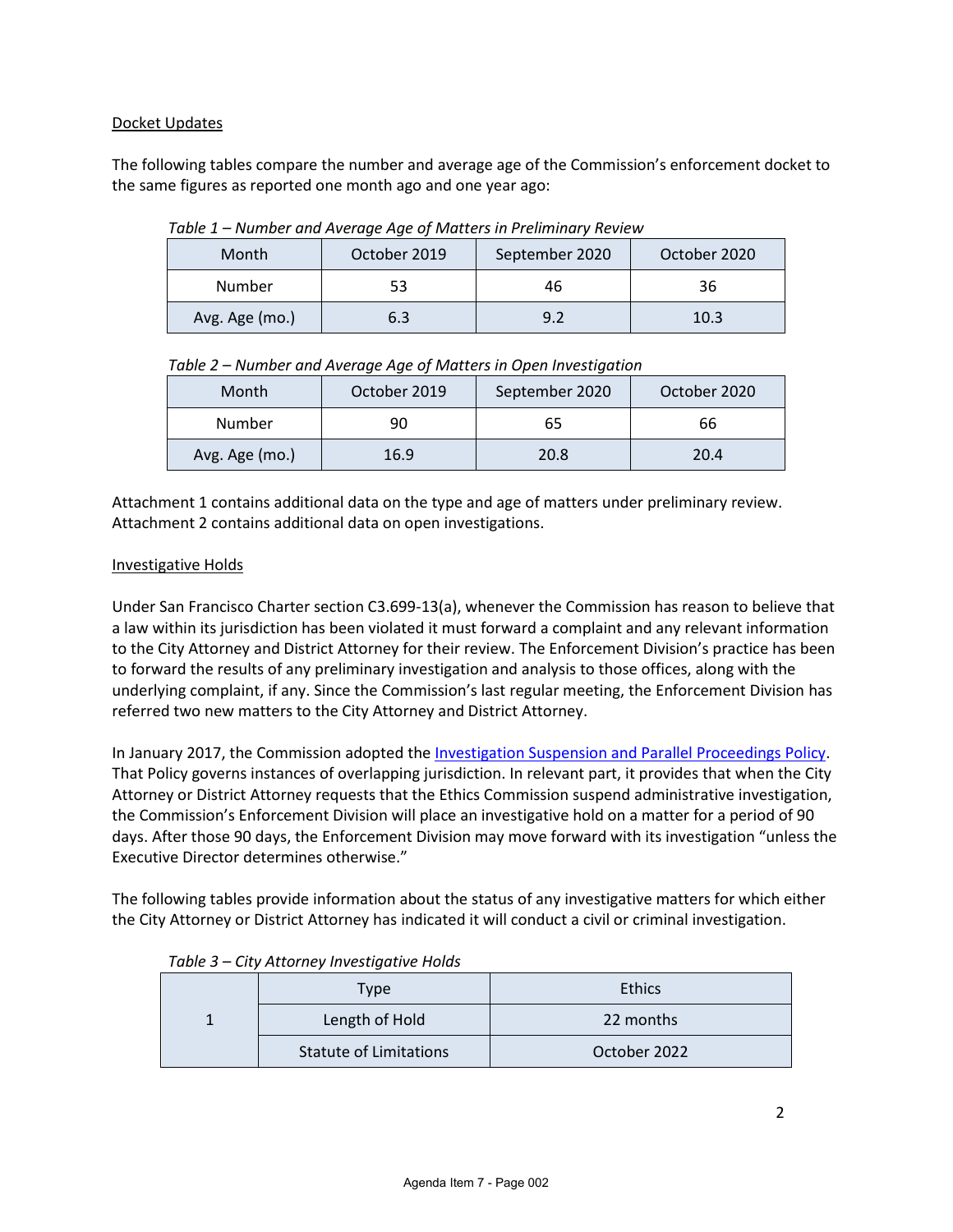## *Table 4 – District Attorney Investigative Holds*

|               | <b>Type</b>                   | <b>Ethics</b> |  |  |
|---------------|-------------------------------|---------------|--|--|
| 1             | Length of Hold                | 9 months      |  |  |
|               | <b>Statute of Limitations</b> | November 2023 |  |  |
|               | <b>Type</b>                   | <b>Ethics</b> |  |  |
| $\mathcal{D}$ | Length of Hold                | 45 days       |  |  |
|               | <b>Statute of Limitations</b> | June 2024     |  |  |

# **Referrals to Bureau of Delinquent Revenues**

Under San Francisco Charter section C3.699-13(c)(i)(3), the Ethics Commission must refer to the Bureau of Delinquent Revenue penalties—including late fees—that the Commission has assessed but which remain unpaid after a specified period of time. The table below summarizes the status of accounts that the Bureau is handling on behalf of the Ethics Commission, as last updated October 1, 2020.

| Committee/<br><b>Filer</b>                                 | Origin                                                                                                                                                           | Treasurer/<br>Responsible<br><b>Officer</b> | Referral<br><b>Date</b> | Original<br>Amount<br><b>Referred</b> | <b>Current</b><br><b>Balance</b> | General<br><b>Status</b> | <b>Status</b>                                                                                                         |
|------------------------------------------------------------|------------------------------------------------------------------------------------------------------------------------------------------------------------------|---------------------------------------------|-------------------------|---------------------------------------|----------------------------------|--------------------------|-----------------------------------------------------------------------------------------------------------------------|
| Chris Jackson<br>for<br>Community<br>College Board<br>2012 | Campaign finance late<br>fees                                                                                                                                    | Chris Jackson                               | 7/12/13                 | \$6,601                               | \$5,101                          | Judgment                 | No record of<br>employment.<br>Order of<br>Examination<br>continuance filed<br>until 11/23/2020<br>per court closure. |
| Chris Jackson                                              | Enforcement penalty:<br>on stipulation, failure<br>to file semiannual and<br>preelection campaign<br>statements and<br>associated<br>recordkeeping<br>violations | Chris Jackson                               | 9/26/16                 | \$6,100                               | \$6,100                          | Judgment                 | No record of<br>employment.<br>Order of<br>Examination<br>continuance filed<br>until 11/23/2020<br>per court closure. |
| Committee to<br><b>Elect Norman</b><br>for Supervisor      | Enforcement penalty:<br>after hearing on the<br>merits, found six<br>counts of failure to file<br>required semiannual<br>campaign statements                     | Jacqueline<br>Norman                        | 5/1/15                  | \$9,000                               | \$9,000                          | Judgment                 | No record of<br>employment.<br>Order of<br>Examination<br>continuance filed<br>until 11/23/2020<br>per court closure. |
| Isabel Urbano                                              | Lobbyist late fees                                                                                                                                               | Isabel<br>Urbano                            | 3/23/16                 | \$7,000                               | \$6,850                          | Agency<br>Assignment     | Unable to enforce<br>collections (past<br>statute of<br>limitations).                                                 |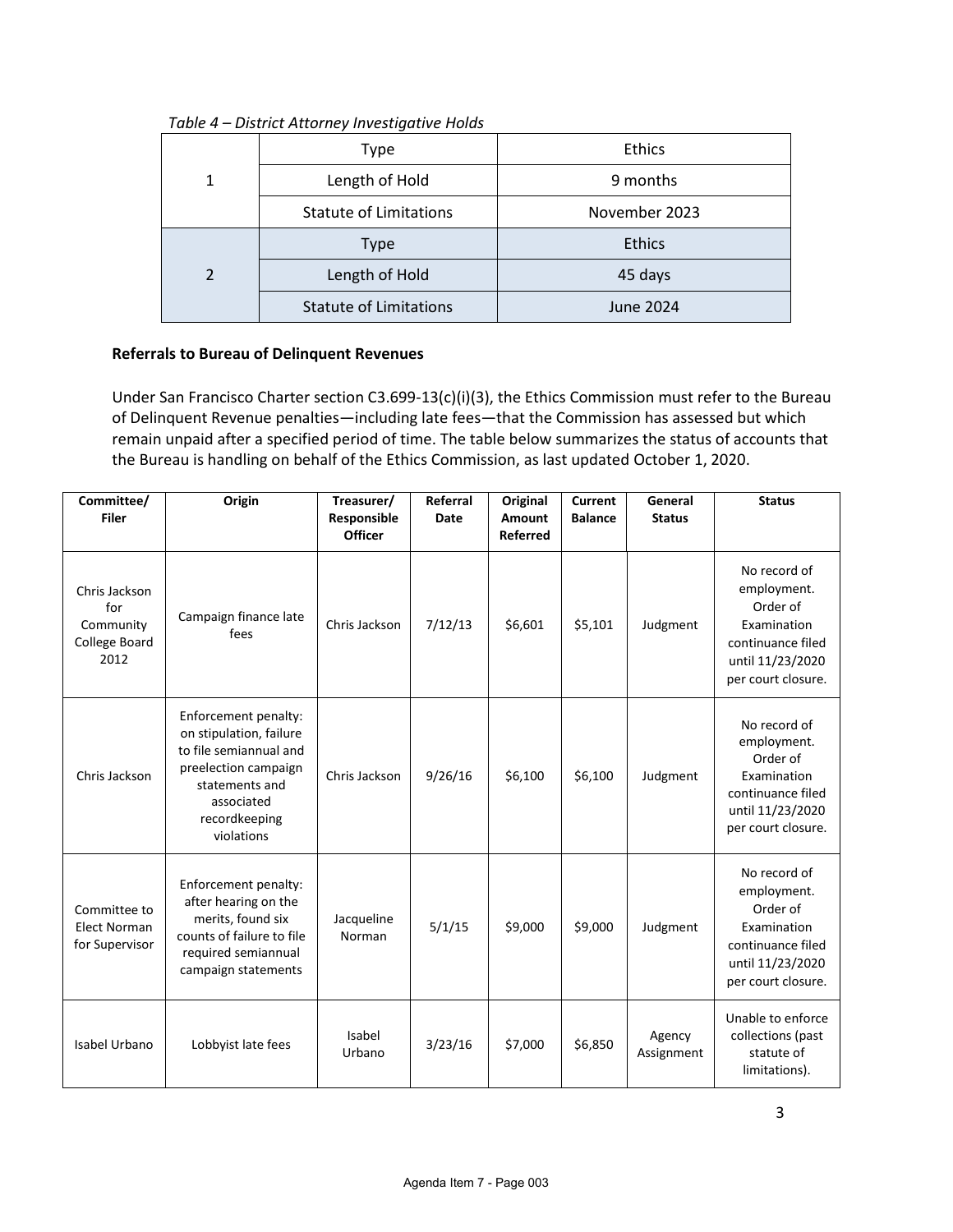| Committee/<br><b>Filer</b>                                         | Origin                                                                                                                                                                                                                 | Treasurer/<br>Responsible<br><b>Officer</b> | Referral<br>Date | Original<br>Amount<br><b>Referred</b> | <b>Current</b><br><b>Balance</b> | General<br><b>Status</b>         | <b>Status</b>                                                                                                                         |
|--------------------------------------------------------------------|------------------------------------------------------------------------------------------------------------------------------------------------------------------------------------------------------------------------|---------------------------------------------|------------------|---------------------------------------|----------------------------------|----------------------------------|---------------------------------------------------------------------------------------------------------------------------------------|
| Lynette Sweet                                                      | Enforcement penalty:<br>after hearing on the<br>merits, recordkeeping<br>violation in publicly<br>financed race for<br>supervisor                                                                                      | Lynette<br>Sweet                            | 12/29/16         | \$74,408                              | \$74,408                         | Bankruptcy                       | Client not<br>responsive, Legal<br>Department<br>pursuing entry and<br>enforcement of<br>judgement.                                   |
| SF Latino<br>Democratic<br>Club                                    | Campaign finance late<br>fees                                                                                                                                                                                          | Sarah Souza                                 | 6/21/19          | \$10,979                              | \$10,979                         | Promise to<br>pay                | Requested<br>approval from BDR<br>Management for<br><b>Small Claims final</b><br>demand letter.                                       |
| San<br>Franciscans for<br>Democracy,<br>Yes on D<br>Committee      | Campaign finance late<br>fees                                                                                                                                                                                          | Jeremy<br>Pollock                           | 6/21/19          | \$1,625                               | \$1,625                          | No<br>response<br>from<br>Debtor | Small Claims suit<br>filed. Hearing date<br>continued by<br><b>Superior Court</b><br>until 12/14/2020.                                |
| Arlo Smith For<br>Democratic<br><b>County Central</b><br>Committee | Campaign finance late<br>fees                                                                                                                                                                                          | Arlo Smith                                  | 4/30/2019        | \$1,750                               | \$1,750                          | Refuse to<br>Pay                 | No record of<br>employment.<br>Small Claims suit<br>filed. Hearing date<br>continued by<br><b>Superior Court</b><br>until 10/21/2020. |
| Jeffrey Ubben                                                      | Campaign finance late<br>fees                                                                                                                                                                                          | Jeffrey<br>Ubben                            | 1/28/2020        | \$4,975                               | \$4,975                          | No<br>response<br>from<br>Debtor | Requested<br>approval from BDR<br>Management for<br><b>Small Claims final</b><br>demand letter.                                       |
| Joshua Arce<br>for SFDCCC<br>Member 2016                           | Campaign finance late<br>fees                                                                                                                                                                                          | Andrew Sinn                                 | 1/28/2020        | \$425                                 | \$425                            | No<br>response<br>from<br>Debtor | Small Claims final<br>demand letter<br>sent prior to<br>shelter in place.<br>Will review for<br>small claims suit<br>with management. |
| Richard<br>Matthews                                                | Enforcement penalty:<br>on stipulation, three<br>counts in violation of<br>the prohibition on<br>knowingly attempting<br>to influence a<br>governmental decision<br>involving his own<br>appointment for<br>employment | Richard<br>Matthews                         | 1/28/2020        | \$9,000                               | \$9,000                          | No<br>response<br>from<br>Debtor | Small Claims final<br>demand letter<br>sent prior to<br>shelter in place.<br>Will review for<br>small claims suit<br>with management. |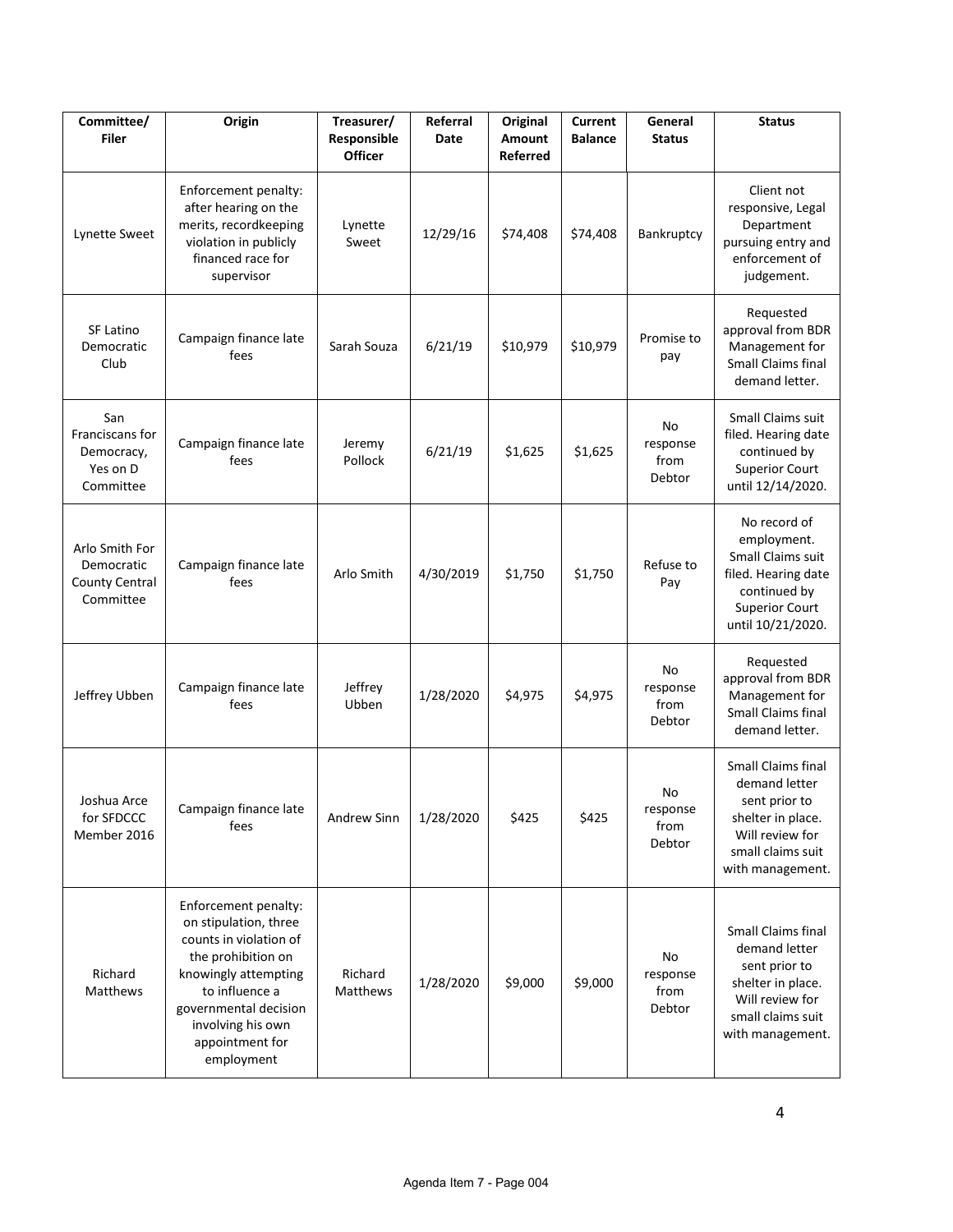| Committee/<br><b>Filer</b>                                                              | Origin                        | Treasurer/<br>Responsible<br><b>Officer</b> | Referral<br>Date | Original<br>Amount<br><b>Referred</b> | Current<br><b>Balance</b> | General<br><b>Status</b>                | <b>Status</b>                                                                                                                                |
|-----------------------------------------------------------------------------------------|-------------------------------|---------------------------------------------|------------------|---------------------------------------|---------------------------|-----------------------------------------|----------------------------------------------------------------------------------------------------------------------------------------------|
| Yes on U,<br>Working<br><b>Families</b><br>Fighting to<br>Stay in San<br>Francisco      | Campaign finance late<br>fees | Matthew<br>Alvarez                          | 1/28/2020        | \$675                                 | \$700                     | No<br>response<br>from<br>Debtor        | <b>Small Claims final</b><br>demand letter<br>sent prior to<br>shelter in place.<br>Will review for<br>small claims suit<br>with management. |
| Yes on P,<br>Competitive<br><b>Bidding for</b><br><b>City Contracts</b><br>with Funding | Campaign finance late<br>fees | Matthew<br>Alvarez                          | 1/28/2020        | \$675                                 | \$700                     | <b>No</b><br>response<br>from<br>Debtor | Delinquency letter<br>sent.                                                                                                                  |
| <b>Bert Polacci</b>                                                                     | Lobbyist late fees            | <b>Bert Polacci</b>                         | 7/24/20          | \$450                                 | \$450                     | <b>No</b><br>response<br>from<br>Debtor | Requested<br>approval from BDR<br>Management for<br><b>Small Claims final</b><br>demand letter.                                              |
|                                                                                         | \$132,063                     |                                             |                  |                                       |                           |                                         |                                                                                                                                              |

I look forward to answering any questions you might have at the upcoming Commission meeting.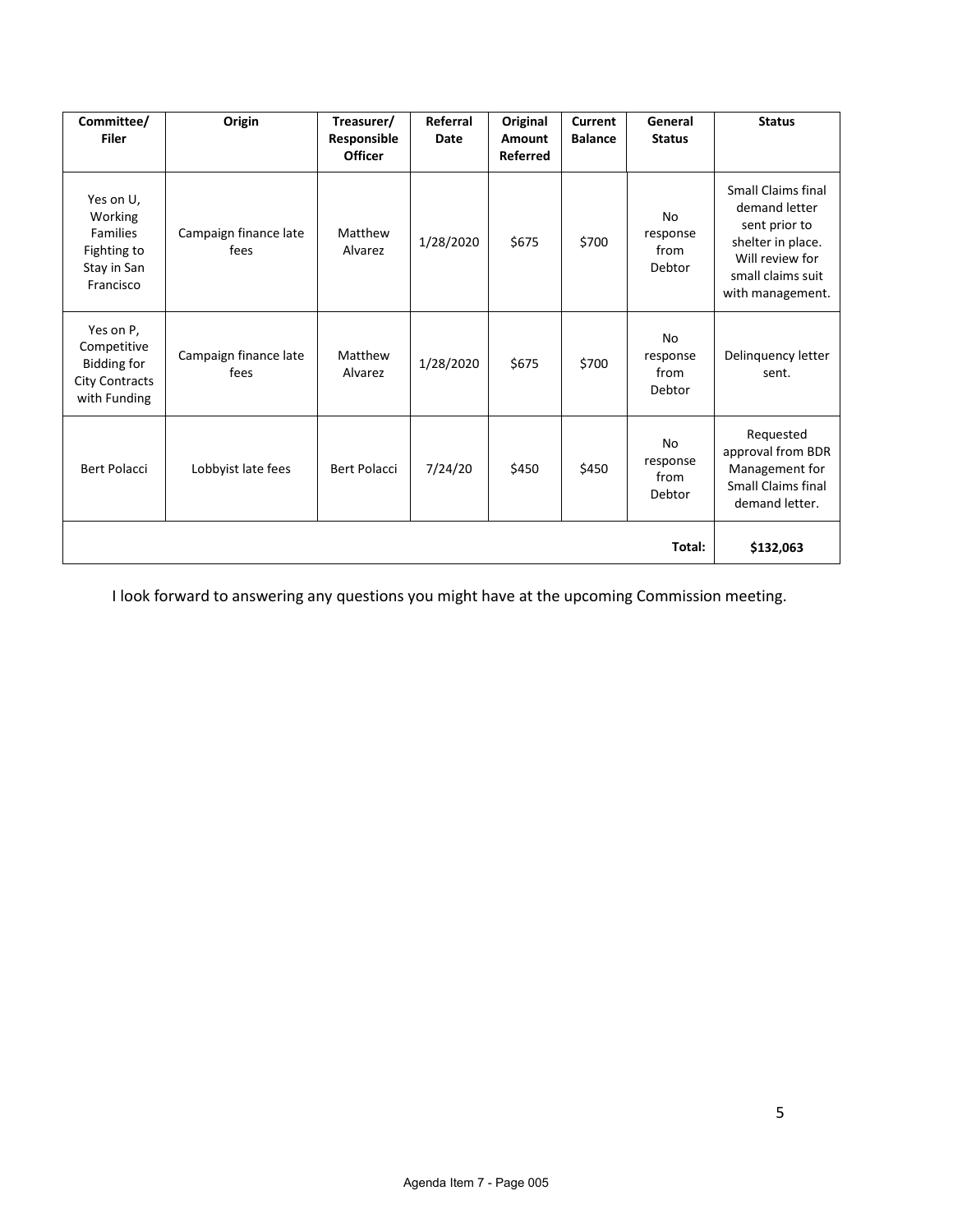

# **Agenda Item 7, Attachment 1**

Matters in Preliminary Review by Type





#### Average Age of Matters in Preliminary Review by Type